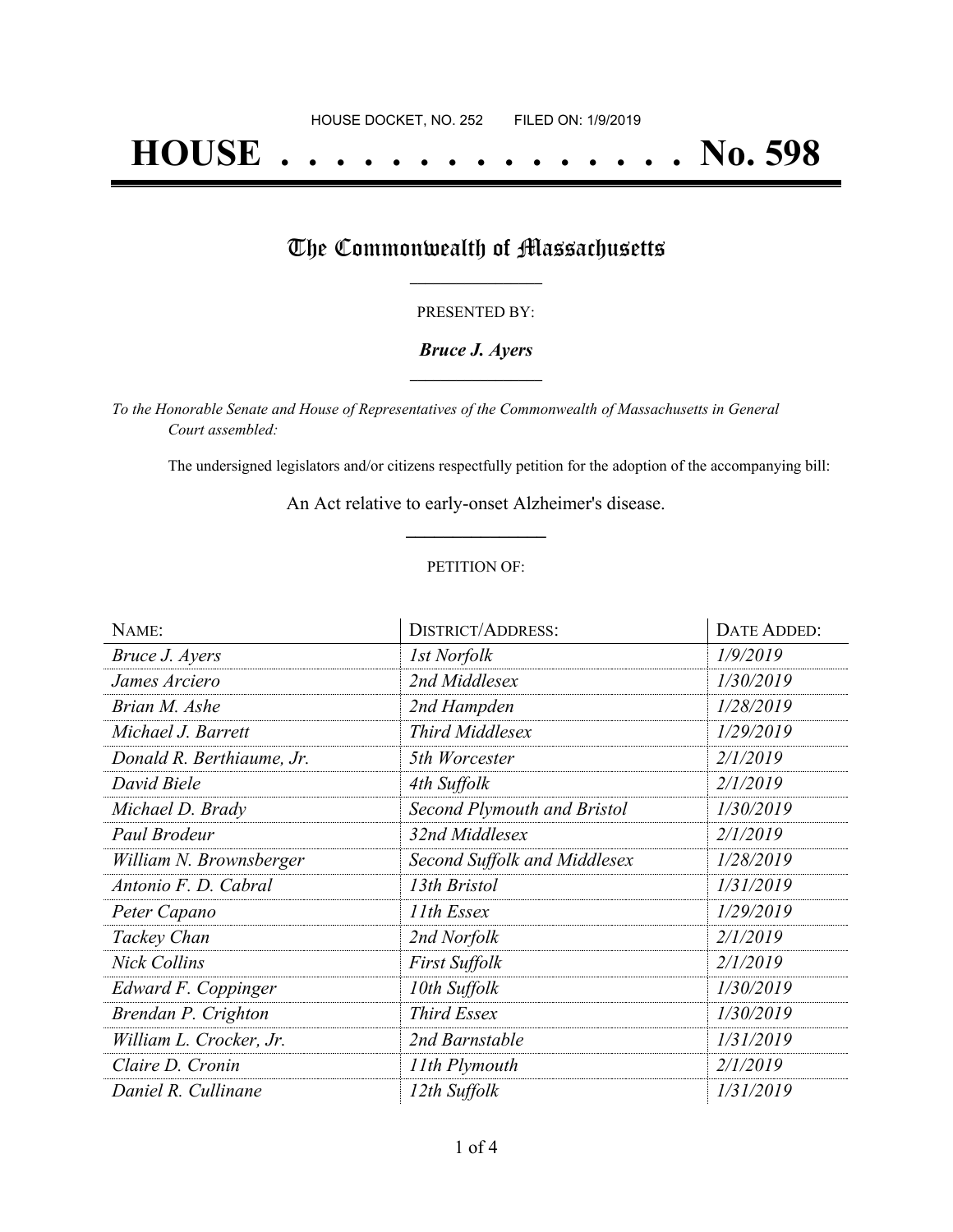| Mark J. Cusack           | 5th Norfolk                | 2/1/2019  |
|--------------------------|----------------------------|-----------|
| Josh S. Cutler           | 6th Plymouth               | 1/29/2019 |
| Julian Cyr               | Cape and Islands           | 2/1/2019  |
| Michael S. Day           | 31st Middlesex             | 1/28/2019 |
| Angelo L. D'Emilia       | 8th Plymouth               | 1/30/2019 |
| Linda Dean Campbell      | 15th Essex                 | 1/31/2019 |
| Marjorie C. Decker       | 25th Middlesex             | 1/31/2019 |
| Sal N. DiDomenico        | Middlesex and Suffolk      | 1/31/2019 |
| Diana DiZoglio           | <b>First Essex</b>         | 1/25/2019 |
| Mindy Domb               | 3rd Hampshire              | 1/31/2019 |
| Daniel M. Donahue        | 16th Worcester             | 1/30/2019 |
| Paul J. Donato           | 35th Middlesex             | 1/31/2019 |
| <b>Shawn Dooley</b>      | 9th Norfolk                | 1/25/2019 |
| William J. Driscoll, Jr. | 7th Norfolk                | 1/31/2019 |
| Michelle M. DuBois       | 10th Plymouth              | 1/30/2019 |
| Carolyn C. Dykema        | 8th Middlesex              | 2/1/2019  |
| Lori A. Ehrlich          | 8th Essex                  | 2/1/2019  |
| James B. Eldridge        | Middlesex and Worcester    | 1/30/2019 |
| Tricia Farley-Bouvier    | 3rd Berkshire              | 2/1/2019  |
| Ryan C. Fattman          | Worcester and Norfolk      | 2/1/2019  |
| Paul R. Feeney           | <b>Bristol and Norfolk</b> | 2/1/2019  |
| Kimberly N. Ferguson     | 1st Worcester              | 1/31/2019 |
| Barry R. Finegold        | Second Essex and Middlesex | 2/1/2019  |
| Carole A. Fiola          | 6th Bristol                | 1/29/2019 |
| Paul K. Frost            | 7th Worcester              | 1/30/2019 |
| William C. Galvin        | 6th Norfolk                | 1/31/2019 |
| Sean Garballey           | 23rd Middlesex             | 2/1/2019  |
| Denise C. Garlick        | 13th Norfolk               | 1/31/2019 |
| Colleen M. Garry         | 36th Middlesex             | 1/30/2019 |
| Carmine Lawrence Gentile | 13th Middlesex             | 1/31/2019 |
| Susan Williams Gifford   | 2nd Plymouth               | 1/25/2019 |
| Carlos González          | 10th Hampden               | 1/30/2019 |
| Kenneth I. Gordon        | 21st Middlesex             | 1/29/2019 |
| Tami L. Gouveia          | 14th Middlesex             | 2/1/2019  |
| Danielle W. Gregoire     | 4th Middlesex              | 1/31/2019 |
| Richard M. Haggerty      | 30th Middlesex             | 2/1/2019  |
| James K. Hawkins         | 2nd Bristol                | 2/1/2019  |
| Jonathan Hecht           | 29th Middlesex             | 1/31/2019 |
| Natalie M. Higgins       | 4th Worcester              | 1/30/2019 |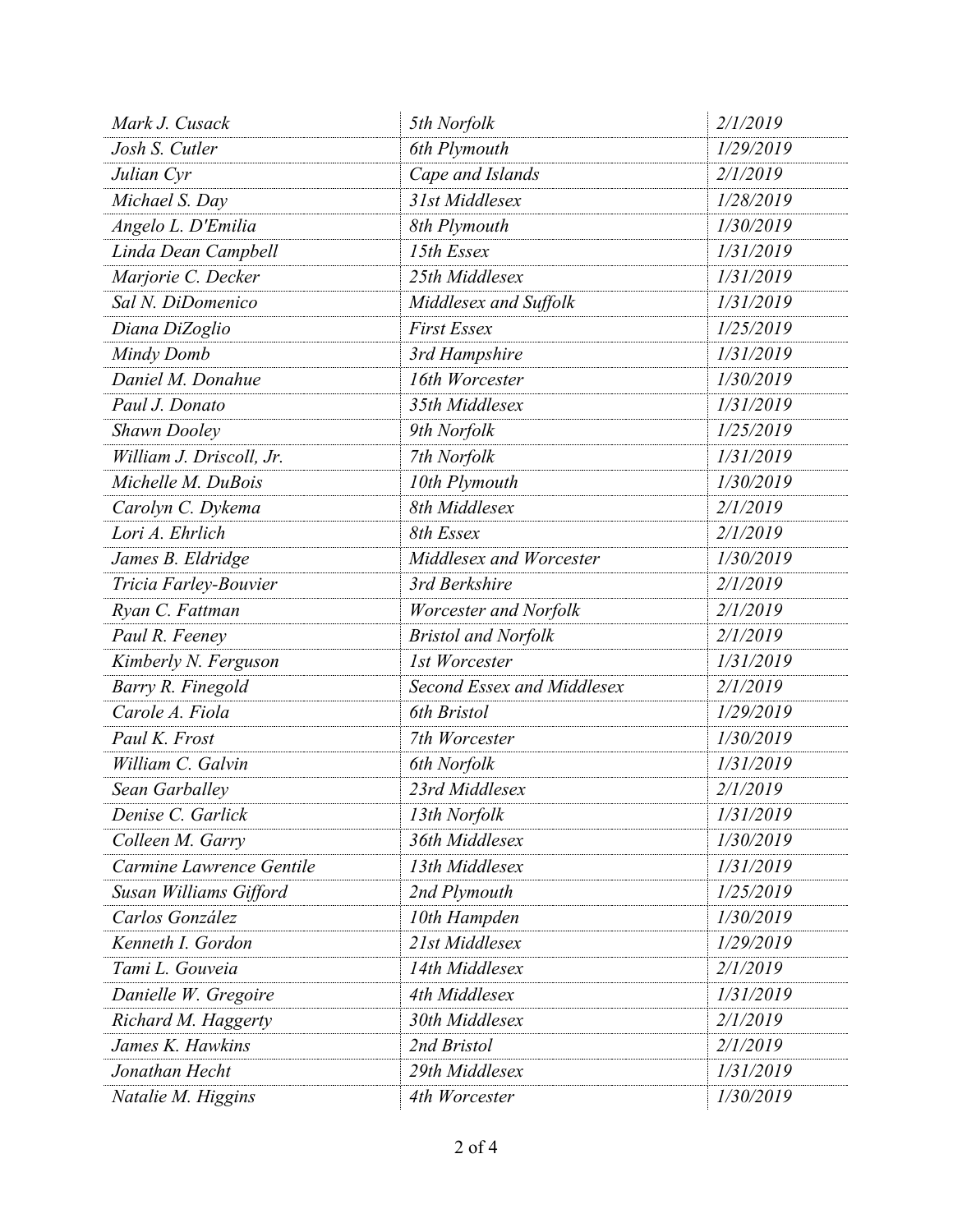| <b>Bradford Hill</b>        | 4th Essex                         | 1/29/2019 |
|-----------------------------|-----------------------------------|-----------|
| Steven S. Howitt            | 4th Bristol                       | 2/1/2019  |
| Randy Hunt                  | 5th Barnstable                    | 1/30/2019 |
| Patricia D. Jehlen          | Second Middlesex                  | 2/1/2019  |
| Bradley H. Jones, Jr.       | 20th Middlesex                    | 2/1/2019  |
| Louis L. Kafka              | 8th Norfolk                       | 1/28/2019 |
| Hannah Kane                 | 11th Worcester                    | 1/31/2019 |
| Patrick Joseph Kearney      | 4th Plymouth                      | 1/31/2019 |
| Mary S. Keefe               | 15th Worcester                    | 2/1/2019  |
| John F. Keenan              | Norfolk and Plymouth              | 1/31/2019 |
| Kay Khan                    | 11th Middlesex                    | 1/28/2019 |
| Kathleen R. LaNatra         | 12th Plymouth                     | 1/30/2019 |
| David Henry Argosky LeBoeuf | 17th Worcester                    | 1/31/2019 |
| Jack Patrick Lewis          | 7th Middlesex                     | 1/31/2019 |
| Jason M. Lewis              | Fifth Middlesex                   | 2/1/2019  |
| David Paul Linsky           | 5th Middlesex                     | 2/1/2019  |
| Joan B. Lovely              | Second Essex                      | 1/31/2019 |
| Adrian C. Madaro            | 1st Suffolk                       | 2/1/2019  |
| John J. Mahoney             | 13th Worcester                    | 1/31/2019 |
| Elizabeth A. Malia          | 11th Suffolk                      | 2/1/2019  |
| Paul W. Mark                | 2nd Berkshire                     | 2/1/2019  |
| Joseph W. McGonagle, Jr.    | 28th Middlesex                    | 1/29/2019 |
| Joseph D. McKenna           | 18th Worcester                    | 1/31/2019 |
| Paul McMurtry               | 11th Norfolk                      | 1/30/2019 |
| Christina A. Minicucci      | 14th Essex                        | 1/31/2019 |
| Lenny Mirra                 | 2nd Essex                         | 1/29/2019 |
| Mathew J. Muratore          | <b>1st Plymouth</b>               | 1/28/2019 |
| James M. Murphy             | 4th Norfolk                       | 1/31/2019 |
| Brian W. Murray             | 10th Worcester                    | 2/1/2019  |
| Harold P. Naughton, Jr.     | 12th Worcester                    | 1/31/2019 |
| Tram T. Nguyen              | 18th Essex                        | 1/28/2019 |
| Patrick M. O'Connor         | <b>Plymouth and Norfolk</b>       | 1/29/2019 |
| James J. O'Day              | 14th Worcester                    | 1/30/2019 |
| Norman J. Orrall            | 12th Bristol                      | 1/30/2019 |
| Marc R. Pacheco             | <b>First Plymouth and Bristol</b> | 2/1/2019  |
| Jerald A. Parisella         | 6th Essex                         | 2/1/2019  |
| <b>Smitty Pignatelli</b>    | 4th Berkshire                     | 1/25/2019 |
| Elizabeth A. Poirier        | 14th Bristol                      | 2/1/2019  |
| Denise Provost              | 27th Middlesex                    | 1/25/2019 |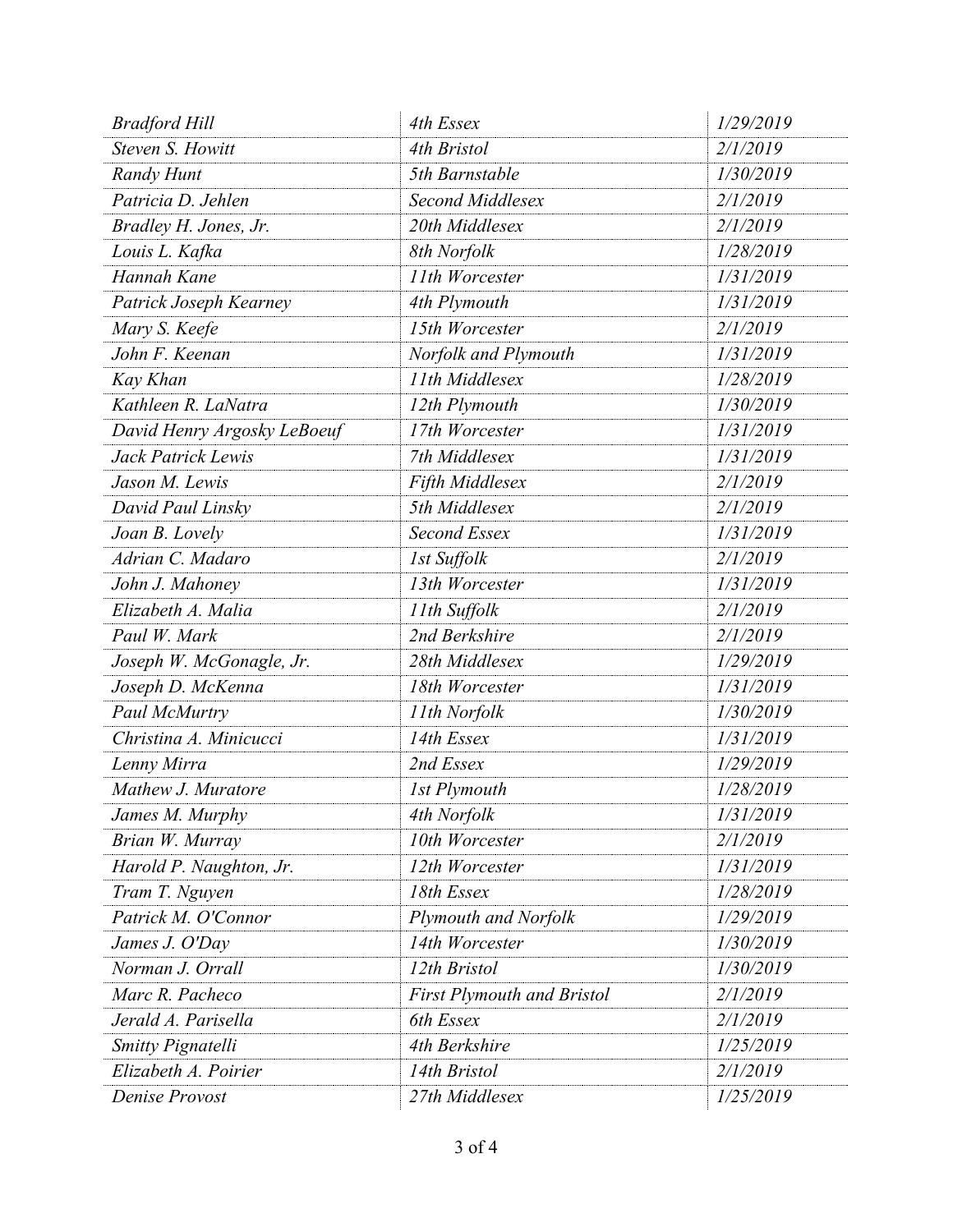| Maria Duaime Robinson    | 6th Middlesex                    | 1/29/2019 |
|--------------------------|----------------------------------|-----------|
| David M. Rogers          | 24th Middlesex                   | 1/30/2019 |
| John H. Rogers           | 12th Norfolk                     | 1/30/2019 |
| Jeffrey N. Roy           | 10th Norfolk                     | 2/1/2019  |
| Michael F. Rush          | Norfolk and Suffolk              | 1/31/2019 |
| Lindsay N. Sabadosa      | <b>1st Hampshire</b>             | 2/1/2019  |
| Jon Santiago             | 9th Suffolk                      | 1/31/2019 |
| Angelo M. Scaccia        | 14th Suffolk                     | 1/29/2019 |
| Alan Silvia              | 7th Bristol                      | 1/28/2019 |
| Todd M. Smola            | 1st Hampden                      | 1/30/2019 |
| Michael J. Soter         | 8th Worcester                    | 2/1/2019  |
| Thomas M. Stanley        | 9th Middlesex                    | 1/25/2019 |
| Bruce E. Tarr            | <b>First Essex and Middlesex</b> | 1/30/2019 |
| <b>Walter F. Timilty</b> | Norfolk, Bristol and Plymouth    | 2/1/2019  |
| Dean A. Tran             | Worcester and Middlesex          | 1/31/2019 |
| Steven Ultrino           | 33rd Middlesex                   | 1/29/2019 |
| Aaron Vega               | 5th Hampden                      | 1/31/2019 |
| John C. Velis            | 4th Hampden                      | 1/31/2019 |
| RoseLee Vincent          | 16th Suffolk                     | 2/1/2019  |
| Tommy Vitolo             | 15th Norfolk                     | 1/28/2019 |
| Joseph F. Wagner         | 8th Hampden                      | 1/31/2019 |
| Thomas P. Walsh          | 12th Essex                       | 2/1/2019  |
| <b>Bud L. Williams</b>   | 11th Hampden                     | 2/1/2019  |
| Donald H. Wong           | 9th Essex                        | 1/29/2019 |